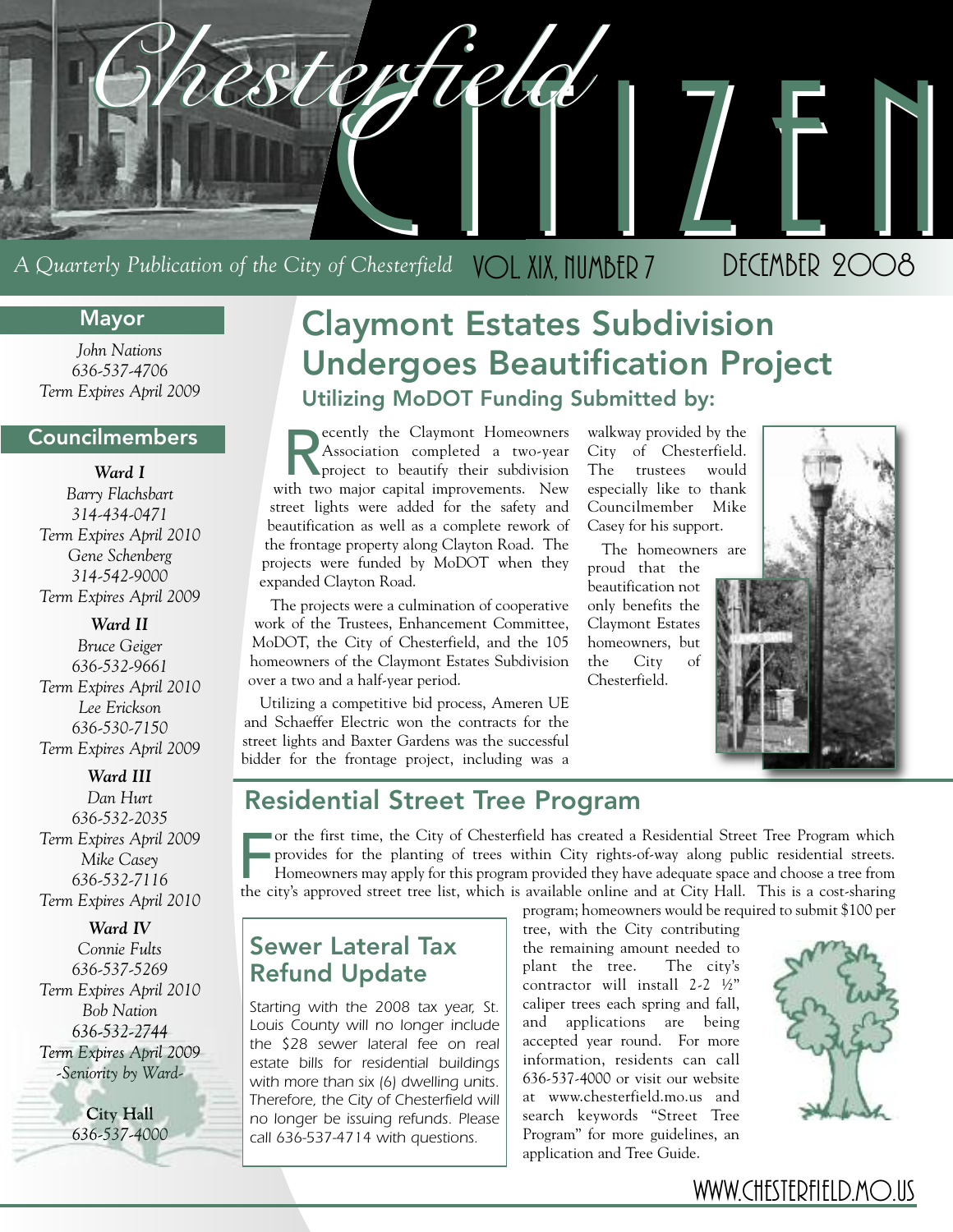PAGE 2 WWW.CHESTERFIELD.MO.US

## **MAYOR'S LETTER**

# **2008 in Review**



As I look back at the City's 20 years of existence as a municipal government, there are so many things to be proud of. Although we are a young city, Chesterfield is strong in cultural heritage, community involvement, and provides services and amenities that more mature cities cannot match. As reflected within our

Mission Statement, our continued commitment to providing excellence in services and to enhancing our overall quality of life was clearly evident this past year.

There has been a great deal of activity in the new **Downtown Chesterfield** this past year. The construction of the Central Park Square I with its new flagship



tenants, Abengoa Bioenergy and AEP/MEMCO Barge Co., is a testament to our strong business environment. The next phase will bring retail and restaurant facilities and a second office building. The lakes will begin to fill with water next spring, as this area continues to take shape. **Central Park Road** connecting Lydia Hill to Burkhardt Place is under construction and will open up Central Park and the Downtown area for all sorts of opportunities for festivals, public art and community events upon its completion in 2009. Sachs Properties and the City of Chesterfield are working diligently to create a central "sense of place" for our residents.

I know many of you have utilized the **Levee Trail** this summer and fall and we are working to complete the next phase from Long Road to Baxter Road in 2009. Although it was a rainy season, the Chesterfield Valley Athletic Complex (CVAC) was in use over 12,000 hours for our ballplayers of all ages and abilities, as well as attracting three national and three regional tournaments. In December, we will be opening the new **Parks Maintenance Facility** on the east end of the CVAC that will house all of our park maintenance equipment and all of our employees in one location, allowing us to more efficiently provide parks services and maintenance. Phase II park projects will include further improvements to this area, including additional fields and parking on the east end of the complex. In only its third year, our **Fourth of July** celebration is now regarded as one of the finest in the region and you can be assured we will continue the tradition in 2009.

Our **citizen committees** were very busy this year, with the Beautification Committee hosting the Third Garden Tour which showcased several beautiful gardens within Chesterfield. The Citizens Committee for the Environment also had a busy year in hosting their most successful Earth Day/Tree Day event in April, having

record attendance and unprecedented amounts of items collected for recycling. The Alliance for Positive Youth hosted several social events to educate our youth about living a substance-free lifestyle. While it is difficult to mention some committees and not others, our



"City of Volunteers" is indeed fortunate that so many of our citizens volunteer so much of their valuable time to improve the community for all of us in so many wonderful ways. To all of you who donate your time to the community, whether it be as a member of a city committee, for your Church or place of worship, for our schools, for our subdivisions, for out kids sports teams, or any other of the many worthwhile endeavors around town, I extend to you my heartfelt thanks for all that you do to enrich the lives of all of us.

Our **Public Works** crews did an excellent job of keeping our streets clear from snow and ice during the long winter and implemented a new street tree program for residents this fall (see related article in this issue). They responded to over 2200 work orders, replaced 1.75 miles of sidewalks, and constructed two miles of street reconstruction projects. Improvements were made to Old Baxter Road this year, and residents can expect to see improvements on Stablestone/Greentrails Drive North in 2009.

The **Planning Department** reviewed over 800 requests for Municipal Zoning and rezoned over 200 acres of land. Their work led to the opening of the expanded Wal-Mart Supercenter in the Chesterfield Valley, along with several new restaurants and service businesses throughout the City.

Our entrepreneurial development program, Incubator Plus®, graduated 45 individuals who are just starting a business or considering starting one. The program will help them to be more successful and better able to grow and add jobs here at home. Even though this has been a difficult year for the economy, we saw the establishment of nearly 200 businesses in 2008, which is similar to the number created in 2007.

Our outstanding **Police Department** was re-accredited by the Commission for Accreditation of Law Enforcement Agencies, distinguishing itself as one of the few municipal police departments in Missouri to achieve that distinction. This year, more officers were assigned to the traffic division and business patrol to ensure that we have safe travel in our neighborhoods and business centers throughout the City. The Neighborhood Watch programs and National Night Out efforts remain strong in our community as neighbors make a concerted effort to watch out for one another.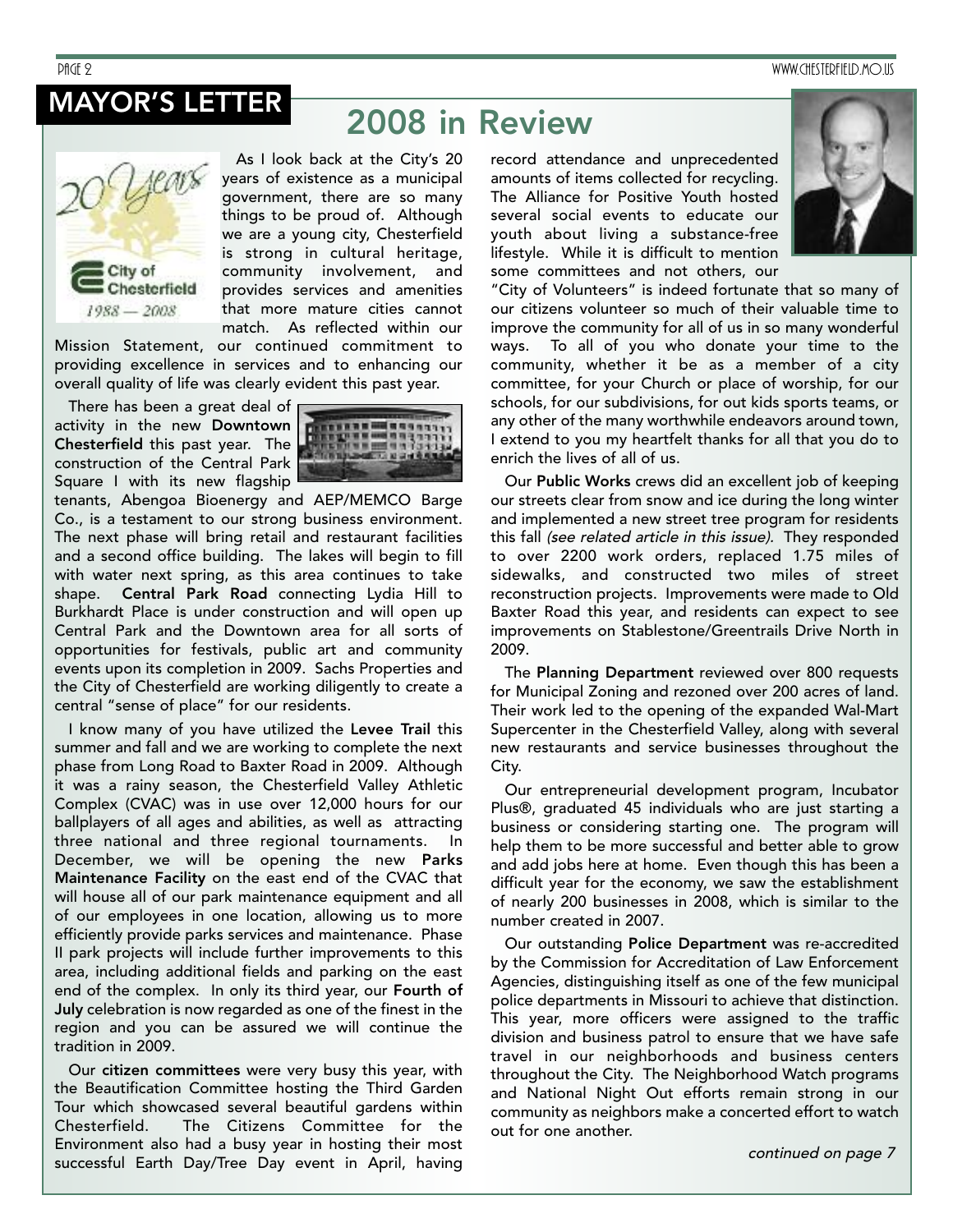### **Nominations for 4th Annual Ancient History Award**

#### The Chesterfield Landmark Preservation Commission, in cooperation with the City of Chesterfield, is pleased to announce that nominations for the 4th annual Chesterfield Ancient History – Leonard Blake Award are now he Chesterfield Landmark Preservation Commission, in cooperation with the City of Chesterfield, is pleased to announce that nominations for the 4th annual being accepted. The award recognizes individuals and organizations that have made significant contributions to the understanding of our area's ancient past. "Ancient" is defined as prehistoric, that is, the cultures that existed in this area prior to European contact.

It is named in honor of the late Leonard Blake. Blake was an amateur archaeologist whose work documenting prehistoric Native American sites led to a large swath of Chesterfield being placed on the National Register of Historic Places, such as the Bonhomme Creek Archaeological District.

### **Chesterfield "Citizen of the Year" Nominations**

ayor John Nations and the Chesterfield City Council are officially requesting nominations for the Chesterfield "Citizen of the Year" Award.

Many residents contribute to the community in a significant manner each day without reward or recognition. This is an opportunity to nominate someone who has brought honor upon themselves and the community as the result of an outstanding accomplishment or simply by being actively involved in the community.

Citizens to be selected for recognition should meet the following criteria:

• Actions being recognized should benefit the overall community of the City of Chesterfield and its residents in some manner through volunteerism, work performed on community projects, and overall civic contributions to the

**Candidate Filing for Mayor and Municipal Officials Begins December 16**

n Tuesday, December 16 at 8 a.m., candidate filing for the office of Mayor and Councilmember in each of the four wards will begin in the Office of the City Clerk, 690 Chesterfield Parkway West. After December 16, hours for filing during the candidate filing period will be 8:30 a.m. to 5 p.m., Monday through Friday. Candidate filing will close Tuesday, January 20, 2009 at 5 p.m. The election will be held April 7, 2009.

#### **Qualifications**

To run for the Office of Mayor, candidates must be at least 30 years old, a citizen of the United States and a resident of the City at the time of election for two (2) years prior to the election.

To run for a seat on the City Council, candidates must be at least 21 years of age prior to taking office, a citizen of the United States, a resident of the City for one year prior to the election and a resident of the ward for which they are running for six months prior to the election.

Declaration of Candidacy forms are available on line at www.chesterfield.mo.us. For additional information, please call the City Clerk at 636-537-6716.

Past recipients include amateur archaeologist Richard Martens, Parkway school teacher Michelle Weisenborn and home builder Dennis Hayden.

All nominations for the award are due February 11, 2009 and will be reviewed by the Chesterfield Landmark Preservation Commission and Planning Commission. They are then submitted to the Mayor and Chesterfield City Council for final approval. The award will be presented at a designated Chesterfield City meeting.

For a nomination form and guidelines, go to www.chesterfield.mo.us and type Ancient History in the Search Box or call 636-537-4000.

community.

• Individuals nominated should be residents of Chesterfield.

#### **Nomination Guidelines**

- One nomination per person per household (spouses can be nominated jointly).
- Previously nominated individuals can be re-nominated.
- A nominee cannot serve on the Selection Committee.
- The person nominating an individual cannot serve on the Selection Committee.
- City Employees will not be considered for the award.

Application forms can be obtained on the City's website at www.chesterfield.mo.us. Search: Citizens of the Year. Applications are due no later than February 6.

| <b>Current Elected Officials</b> | <b>Term Expiration</b>                                      |
|----------------------------------|-------------------------------------------------------------|
| Mayor John Nations               | April 2009                                                  |
| Ward I                           |                                                             |
| Councilmember Barry Flachsbart   | April 2010                                                  |
| Councilmember Gene Schenberg     | April 2009                                                  |
| Ward II                          |                                                             |
| Councilmember Bruce Geiger       | April 2010                                                  |
| Councilmember Lee Erickson       | April 2009                                                  |
| Ward III                         |                                                             |
| Councilmember Dan Hurt           | April 2009                                                  |
| Councilmember Mike Casey         | April 2010                                                  |
| Ward IV                          |                                                             |
| Councilmember Connie Fults       | April 2010                                                  |
| Councilmember Bob Nation         | April 2009                                                  |
|                                  | (Note: Councilmembers listed by seniority within each ward) |

To be able to vote in the April municipal election, you may register at City Hall or most St. Louis County public libraries. The Missouri Voter Registration Application is also available online at www.stlouisco.com/elections. The deadline to register to vote in the April municipal election is March 11.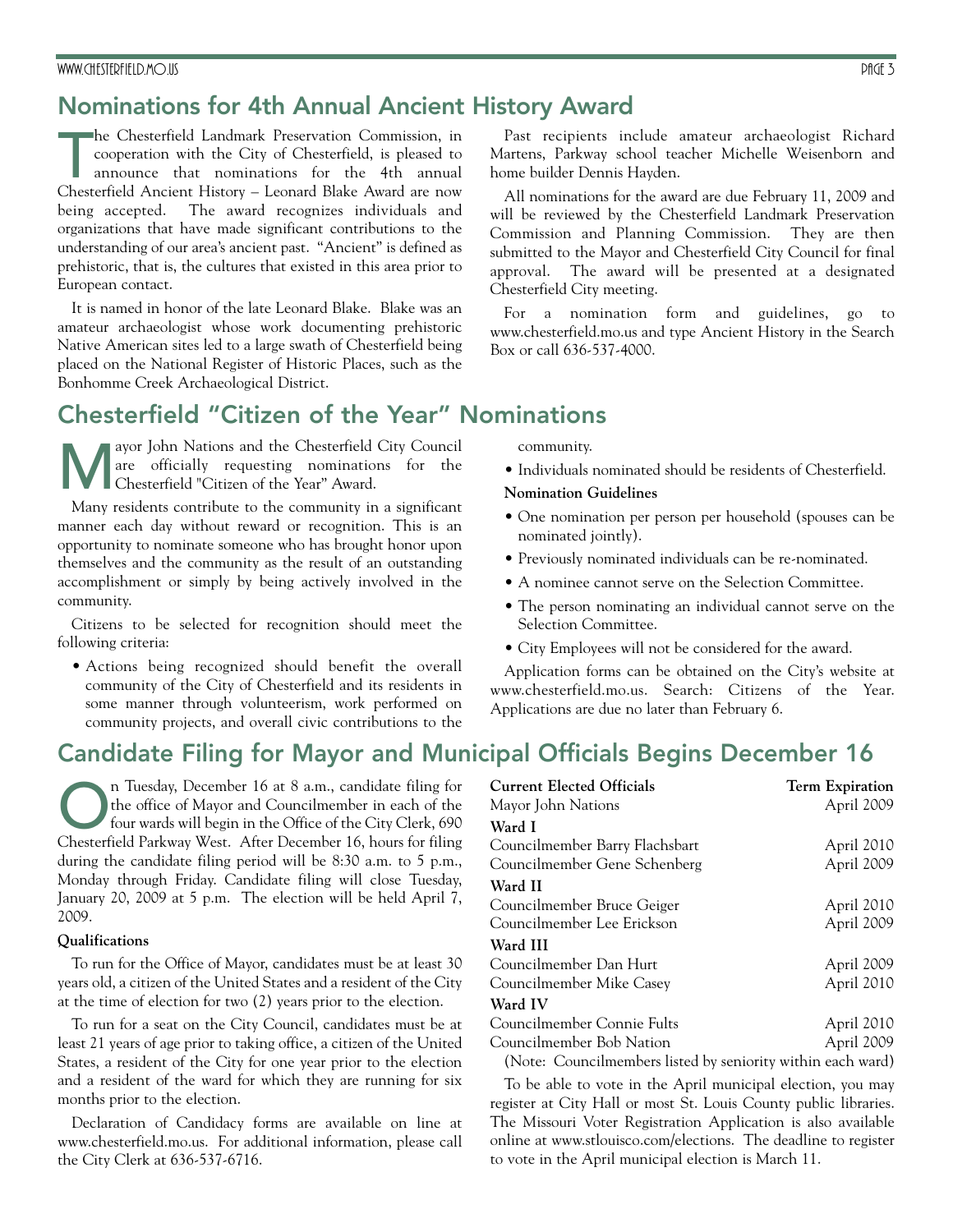### **Passion. Creativity. Curiosity.**

t the STAGES Performing Arts Academy our mission is<br>to inspire these attributes within students of all ages while<br>providing the highest quality professional training in the<br>musical theatre arts. Our sequential curriculum, to inspire these attributes within students of all ages while providing the highest quality professional training in the musical theatre arts. Our sequential curriculum, as well as our unique Access the Arts and scholarship programs, provide a range of opportunities that reveal the beauty of the performing arts to any interested student. So whatever your age or experience level--whether you're a new or continuing student- enroll and discover your artistic home at STAGES.

Unique within the St. Louis region, STAGES' Access the Arts programs consist of classes, workshops and performance opportunities that enable area youth with physical, cognitive or developmental delays to fully participate in the musical theatre arts.

STAGES Academy Spring 2009 Classes Begin January 12! Join us this spring and you can take advantage of your past training with our NEW Acting and Musical Theatre Performance Classes. Improve your audition repertoire for film and theatre in the MINI-Teen classes Audition: Cold Readings and Camera Commercial Intensive. Seize the opportunity to continue developing your particular vocal skills with more challenging material while progressing toward individualized study.

Visit our website at www.stagesstlouis.org to view a list of courses offered and to enroll online. Please contact the Academy at 636-530- 5959 with any questions. All classes are held at the STAGES Academy at 444 Chesterfield Center across from Chesterfield Mall.

### **Metro Announces New Express Service for Chesterfield**

A new express bus service connecting Chesterfield and Clayton at the Metrolink Station will coincide with the reopening of the New I-64. The route, named 258 West County Express, will pick up passengers at a Park/Ride lot on



the northwest corner of Chesterfield Mall and continue nonstop via I-64 to the Clayton Metrolink Station at Central and Shaw Park Drive. The projected travel time between Chesterfield and Clayton is estimated to take 30 minutes, including one additional stop at the Ballas Transit Center. Rush hour service will operate every 15 minutes and off peak service will operate twice an hour.

Another new route has been added, 157 Ballas West County, which will serve commuters along Clayton Road between Clarkson and the Ballas Transit Center. The route will serve Edward Jones and Missouri Baptist Hospital as well.

For details including route maps, schedules and fares, go to www.metrostlouis.org or call Metro at 314-231-2345.

### **Chesterfield Arts invites you to Art Feast 2009 on January 24**

rt Feast 2009 marks the 10th annual gala to be held on January 24 to benefit Chesterfield Arts' mission to provide quality programming in the visual and performing arts, promote public art and arts education and to act as a resource for arts information in the West County region. This spectacular night at the Kemp Auto Museum will be highlighted by visual and performing art featuring the diverse and rich talent that exists in the St. Louis region. The evening will also feature a silent auction of premium items, including vacation packages and tickets for local sporting and cultural events; unique items including behind-the-scenes tours and private in-home VIP events; and original artwork created and donated by area artists exclusively for this occasion. With over 150 items, there will be

### **St. Louis Civic Orchestra Moves to Chesterfield Holiday Concert-December 13 at 8 p.m.**

he St. Louis Civic Orchestra (SLCO) has a rich history<br>of performing timeless music in the St. Louis area, and<br>we are fortunate that they are now located in<br>Chesterfield at the William D. Purser Center at Logan College he St. Louis Civic Orchestra (SLCO) has a rich history of performing timeless music in the St. Louis area, and we are fortunate that they are now located in at 1581 Schoettler Road. As part of this partnership, the Orchestra will present its annual Holiday Concert on December 13 at 8:00 p.m. at the Purser Center.

The evening's entertainment will feature a variety of winter performances, including Sergei Prokofiev's "Troika" from the Lieutenant Kije Suite, Mozart's sleigh ride and the ever popular "Sleigh Ride" by Leroy Anderson. In between the sleigh rides,

something for everyone!



Chesterfield Arts is working to expand the arts in a rapidly growing area and contribute **CHESTERFIELD ARTS** to the growth of our community and the

region. Its diverse programming offers many opportunities for children and adults including classes, performances, exhibitions, community events, an exceptional public art program and unique partnerships with leading art institutions throughout St. Louis.

Don't miss the opportunity to attend the premier gala in West County and show your support for the arts & culture in your neighborhood. Contact Chesterfield Arts at 636-519-1955 for tickets.

the orchestra will also perform classic holiday medleys and will conclude with a collection of performances by St. Louis' only Klezmer big band.

Ticket prices are \$10 for adults, \$5 for seniors and students and \$5 each for groups of 10 or more (cash or check only). Tickets may be purchased at the box office the evening of the concert, or reserved by calling 314-865-2045. All seating is general admission. For more information regarding this concert as well as the SLCO, please visit our website at www.stlouiscivicorchestra.org.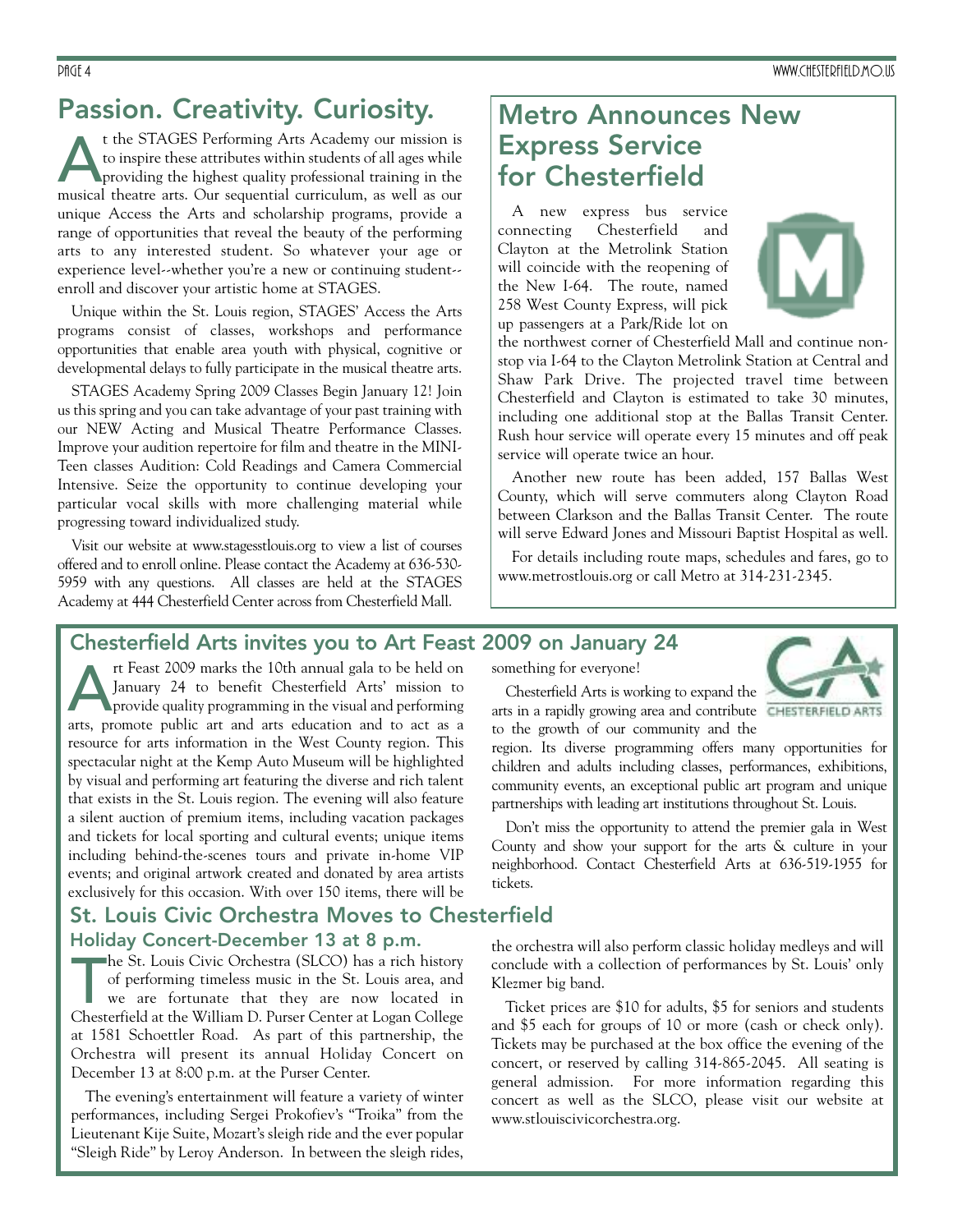# **Tip For Clearing Snow From Driveway Entrances**

learing snow from the street frequently results in blockage of driveways that you've worked hard to clear. Many times during a snow event, a snow plow will go by and fill in the end of a freshly cleared private driveway with snow from the roadway. We know that this can be very frustrating, but snow must be plowed from the centerline of the street to the curb, and City crews are unable to remove snow windrows from over 16,000 private driveways in Chesterfield.

To help reduce the size of the windrow of snow across your driveway, you can clear an area of the street gutter 10 to 15 feet in advance of your driveway. In doing this, you create a "pocket" for the snow to drop off before the plow reaches your driveway. Please be extremely careful when working next to the roadway, especially when snowplowing operations are in progress.



## **Chesterfield Chamber of Commerce Holds Annual Business to Business Expo on March 12**

n Thursday, March 12, the Chesterfield Chamber of Commerce will hold their 18th Annual Business to Business Expo at the Doubletree Hotel and Conference Center, 16625 Swingley Ridge Rd., from 4 p.m.-7 p.m. This much-anticipated event is a don't miss opportunity for businesses to establish connections with clients and other vendors as well as showcase their products and services to the thousands of attendees at the Expo. Last year, over 75 vendors exhibited at



Located in the Chesterfield Valley, the Hardee's IcePlex is the largest ice skating facility in Missouri with three rinks and just over 115,000 square feet, the facility includes private meeting and party space for up to 100 people, and a spacious lobby that can accommodate up to 500 guests for corporate and social events. It is conveniently located at 16851 N. Outer 40 Drive in Chesterfield Valley at the Boone's Crossing exit of I-64.

The largest customers of The Hardee's IcePlex are the Chesterfield Hockey Association and the St. Louis Amateur



Blues, both nationally competitive, amateur programs that develop and prepare players for high school, collegiate and professional hockey opportunities. Last year, three local youth teams were named national champions or won season ending national tournaments. In addition, the Hardee's IcePlex is home to this annual event!

For registration information or to reserve a booth space for the 18th annual Business to Business Expo, contact the Chesterfield Chamber of Commerce after January 1, 2009 at 636-532-3399. The Chamber encourages early registration for this sell-out event. Visit www.chesterfieldmochamber.com to see last year's vendors and photos.

Kelly Chase's two-time National Champion Junior "A" Bandits Hockey Club, which represents the highest amateur level in organized hockey.

#### **UPCOMING EVENTS THIS WINTER**

- (Please go to www.HardeesIcePlex.com for our latest schedule)
- The Radio Disney DJ Skate 7:00 p.m. to 9:30 p.m. on most Saturdays
- The Hardee's Family Skate 2:00 p.m. to 4:00 p.m. on most Sundays
- The 2008 Holiday Extravaganza featuring Skate with Santa Sunday, December 7, 2008
- The US Short-Track Speed Skating Championships with Apollo Ohno December 16-21, 2008
- The Learn to Skate Program Winter Session I Tuesdays & Saturdays starting Jan 3, 2009
- The Chesterfield Hockey Association's Arctic Blast Tournament January 17, 2009

To learn more about the Hardee's IcePlex, our advertising opportunities, or our commitment to youth sports, please visit www.HardeesIcePlex.com or contact Eric Finch at 636-537-4200.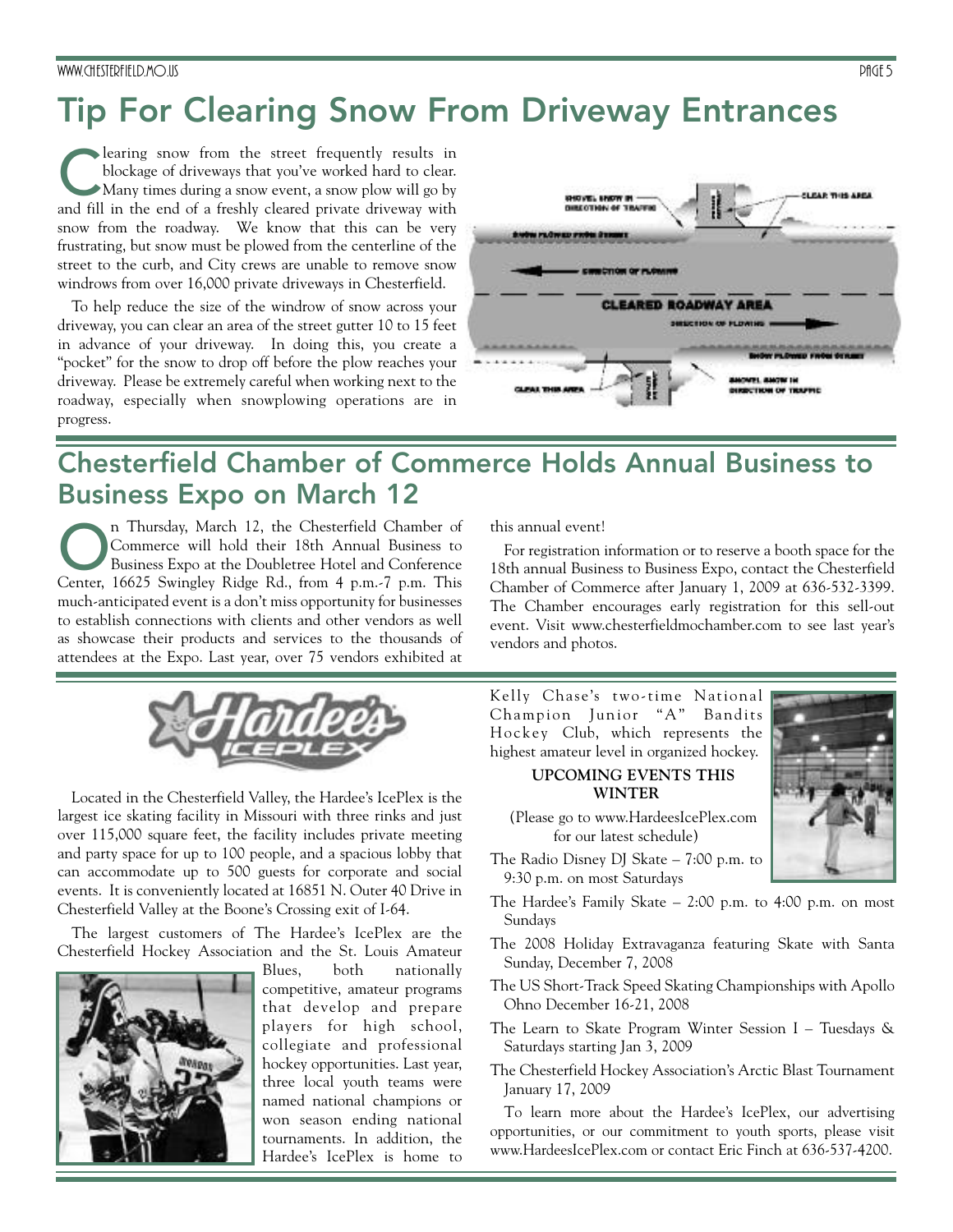## **Enhance Your Leadership Skills and Knowledge of Chesterfield**

eadership Chesterfield provides a forum of education and<br>growth for emerging leaders of the Chesterfield community.<br>The Chamber has established a program wherein<br>participants can meet government and community leaders once eadership Chesterfield provides a forum of education and growth for emerging leaders of the Chesterfield community. The Chamber has established a program wherein a month for seven months in order to better understand the issues, challenges and future plans of our community. In addition, participants build business and personal contacts by developing and fostering relationships with other class members. The program covers education, the history of Chesterfield, arts

## **Chesterfield Alliance for Positive Youth Seeks Volunteers**

We need your help! The Chesterfield Alliance is a citizen's committee whose mission is to promote an alcohol, tobacco and drug-free lifestyle for the youth of Chesterfield. This is accomplished by providing alternative activities, events and information to help youth to make positive choices. If you are looking for an opportunity to become involved in your community and impact the lives of youth, this could be the place for you.

The committee meets on the second Tuesday of the month at 7:00 p.m. at the Chesterfield City Hall, 690 Chesterfield Parkway West. Join us in helping the youth of our community make healthy and safe choices. Your involvement and ideas can make a difference!

and culture, economic development, city government, and health.

Participants are selected through an application process based on professional standing, diversity, community involvement and leadership aspirations. A maximum of 30 individuals can participate as members of this year's class and are chosen by a selection committee.

For further details or to obtain an application after January 1, contact the Chamber office at 636-532-3399 or visit www.chesterfieldmochamber.com.

Contact the committee at cfunkhouser@chesterfield.mo.us or call 636-537-4000.

#### **Activities of the Alliance for Positive Youth:**

- Acoustic Café for high school students involves local high school students, and their bands perform at the Hub at the YMCA.
- Back to school pool parties for middle school students at the Chesterfield Family Aquatic Center.
- Information Forums for adults
- Red Ribbon week participation
- Informational Brochures
- Drug Awareness Day

## **Chesterfield Police Department Seeks Renewal Of Their International Accreditation**

n December 6, 2008, the Chesterfield Police<br>Department will seek its second reaccreditation through<br>the Commission on Accreditation for Law Enforcement<br>Agencies (CALEA). This is a three year process during which Department will seek its second reaccreditation through the Commission on Accreditation for Law Enforcement Agencies (CALEA). This is a three year process during which the police department must adhere to strict international guidelines of policing and organizational practices.

In early December three Accreditation Assessors will arrive in Chesterfield to review policies and examine procedures to verify compliance with internationally set standards. During this review period there will be an opportunity for citizens to contact the assessors to offer comments regarding the Police Department's efforts in retaining their internationally recognized status.

On Sunday, December 7, 2008 from 2 p.m. – 4 p.m., a dedicated phone line is available for the public to contact the Assessors. They can be reached by calling the Chesterfield Police dedicated line 636-537-6745. Additionally on Monday, December 8, 2008 from 4:30 p.m. to 6:30 p.m., there will be



an open public hearing in the City of Chesterfield Council Chambers, located at 690 Chesterfield Parkway West, where citizens will have the opportunity to voice their opinions about the Police Department and their efforts in retaining accredited status.

# **Chesterfield Police to Host Citizen Police Academy**

he Chesterfield Police Department is accepting applications for its 12th Citizen's Police Academy.

The program allows participants to learn about various areas of the police operation including patrol procedures, traffic and DWI enforcement, crime scene investigation, and role playing. Classes will meet weekly for nine weeks at the Chesterfield Police Department, 690 Chesterfield Parkway West T

beginning Thursday, February 5. The academy is open to both residents and non-residents of Chesterfield. Class size is limited to 20 people.

To make a reservation for the academy, call the Chesterfield Police Department at 636-537-3000 Ext. 6749. The deadline for registration is January 23.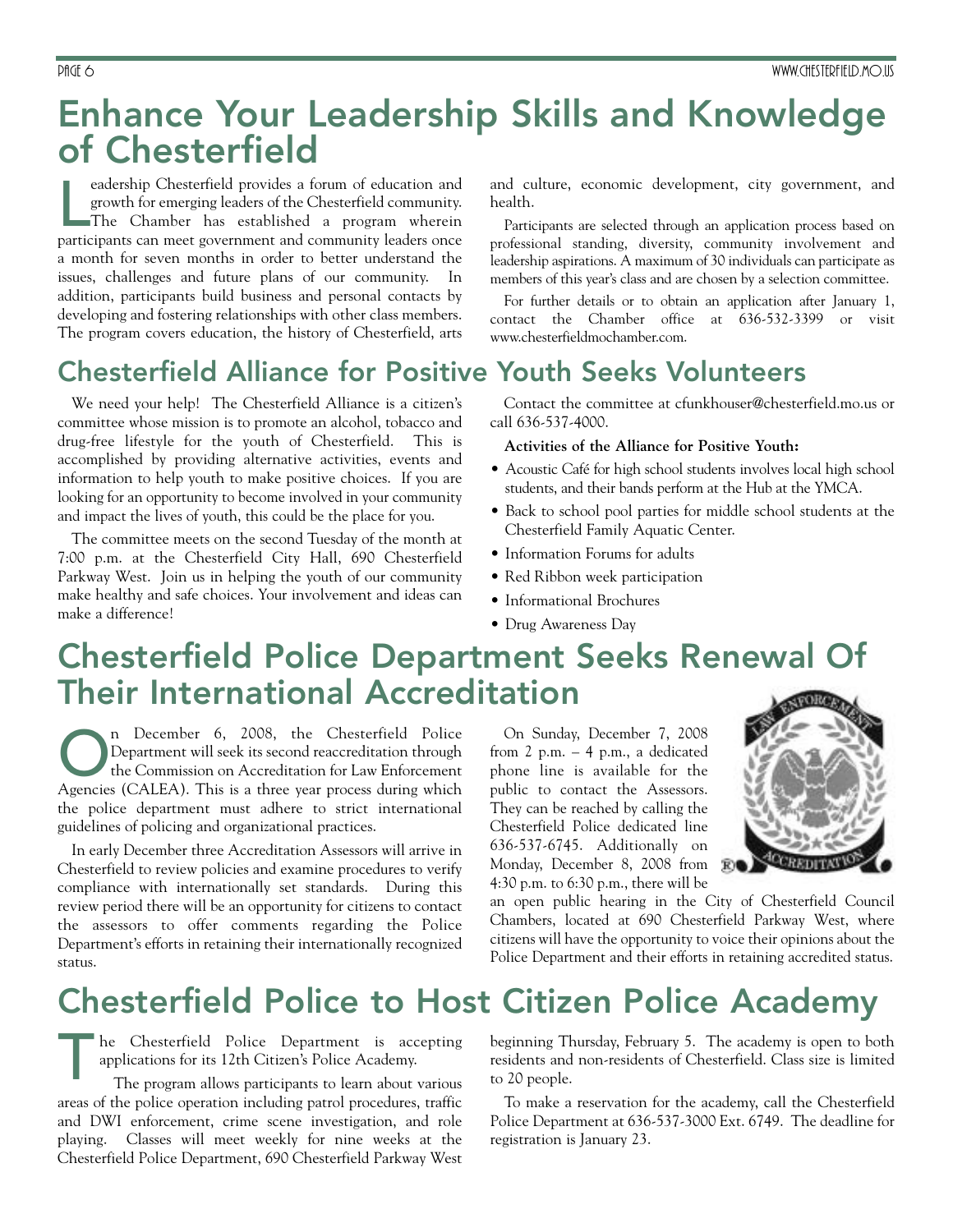# **Energy Saving Tips for Winter**

This winter, save money and stay warm. Keep your energy bill and your pollution output low this winter by taking a wholehouse approach to heating.

- During the heating season, keep the draperies and shades on your south facing windows open during the day to allow the sunlight to enter your home and closed at night to reduce the chill you may feel from cold windows.
- Set your thermostat as low as is comfortable when home.
- By resetting your programmable thermostat from 72 degrees to 65 degrees for eight hours a day (for instance, while no one is home or while everyone is tucked in bed) you can cut your heating bill by up to 10 percent.
- Weatherize your home—caulk and weatherstrip any doors and windows that leak air.
- Properly maintain and clean heating equipment.
- Replace furnace filters regularly.
- Check the insulation in your attic, ceilings, exterior and basement walls, floors, and crawl spaces to see if it meets the levels recommended for your area.

#### **Source: US Department of Energy www.energy.gov**

*Don't throw away your old TV sets following the transition to HDTV! Recycle them at our Tree/Earth Day event on Saturday, April 25 at Central Park.*

## **Holiday Wrappings – Please Don't Trash Them!**

Recycle your old or surplus telephone books AS WELL AS your Holiday paper gift wrappings, paper gift bags, cardboard and chipboard gift boxes, Holiday cards, junk mail and catalogues, plastics  $\#1 \times \#7$  (no  $\#6's$ ), and so much more in your curbside recycle bin!

# **Mayor's Letter- continued**

I want to reassure you that despite the challenging economic news, your City government remains in a very strong financial position. In good economic times we maintain the fiscal discipline necessary to put us in a position to make it through the difficult times like these without raising taxes and without reducing service levels to you. In addition, we work diligently to create an economic mix which is not dependent upon any one industry or any one employer. While our policy is that we will have a fund reserve level of 40% of annual expenditures, in recent years we have actually increased the reserve balance to 67% of expenditures to be certain that we can and we will maintain the high levels of municipal services you have come to expect. I believe it says much about our policies and our priorities that in a difficult economic year like 2008, we have improved our services to you in many ways while reducing the Chesterfield portion of your property taxes by 50%! Also, in March of this year, Chesterfield became the first City in the State of Missouri to receive the triple-A Bond Rating from Moody's Investors Services.

As you might expect, I am extremely proud of many aspects of our performance in virtually all areas of our operations over these past several years, and I am particularly proud of our record of delivering the highest

## **Christmas Disposal Provided by Allied Waste**

Allied Waste will pick up your Christmas trees the entire month of January on your regular trash pick-up day for no additional charge. The tree must be free of all decorations including tinsel, garland, ornaments and lights. It must also be cut shorter than four feet.



level of services in such an efficient and effective manner.

All that we do in City government is about one thing: You. It's about what type of a community you want to live in, what you want your neighborhoods to be, what business opportunities are in keeping with your neighborhoods and sense of vision, what type of recreational opportunities you want for you and your family, what types of partnerships with our schools and other levels of government can enrich your quality of life, and how together we can work to ensure that our future is even brighter than our past. I assure you that these are the things which are on my mind everyday as your Mayor.

I renew my commitment to each of you that everyday we will be working to have a City and a City government of which you will rightfully be proud, that everyday we will be working to deliver service by what you have come to know as my "3 R's" of government: Responsible, Responsive, and Representative, and that everyday we will be working to make Chesterfield a better place to be.

With our very best wishes from Bridget, Jack, James, Elizabeth, Katie, and me to you and your family for a happy, safe, and prosperous 2009.